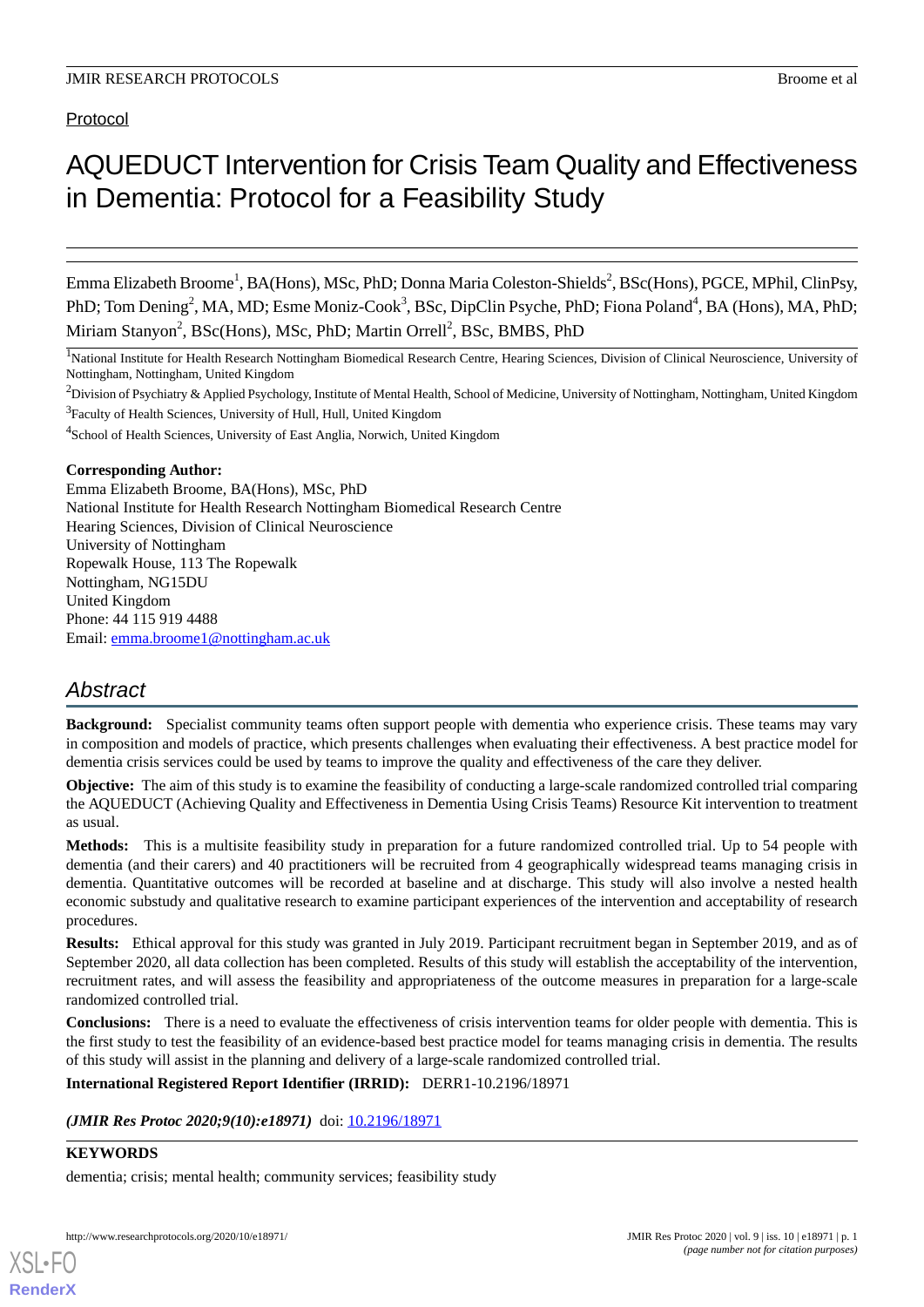## *Introduction*

#### **Background**

Dementia is a progressive condition that affects over 850,000 people in the United Kingdom [\[1\]](#page-7-0). The cognitive, behavioral, and psychological symptoms of dementia include memory loss, changes in reasoning and planning skills, and communication difficulties that may impair ability to perform daily activities [[2\]](#page-7-1). Improving dementia care remains a key priority from the Prime Minister's Challenge on Dementia [[3](#page-7-2)]. Community support, with the aim of reducing hospital admissions, is one way to respond to this policy initiative; however, fluctuations in the health and social circumstances of the person with dementia may cause a breakdown in care which could lead to crisis.

A dementia mental health crisis can be defined as "a need for urgent mental health assessment and intervention for people with dementia who live in the community" (from Hoe J, Ledgerd R, Devine M, Toot S, Challis D, Orrell M. Home Treatment Manual 2012 Version 4. Support at Home: Interventions to Enhance Life in Dementia (SHIELD); unpublished). Crisis situations in dementia are common and often result in a hospital admission. Risk factors for breakdown of care at home include increased carer burden and inadequate social support [[4\]](#page-7-3). Increased contact with general practitioners and case manager consultations are recommended to help manage instances of crisis [[5](#page-7-4)]. Support for people with dementia and their carers at a time of crisis is often managed through secondary mental health services. These services involve teams that vary in name and composition and may include crisis resolution and home treatment teams and dementia rapid response teams, though in some instances, there are no suitable services. Some teams may be commissioned to specifically provide support for older people, while others may be nonage-defined. From here on in, these services will be referred to as *teams managing crisis in dementia*. A recent scoping survey [\[6](#page-7-5)] highlighted the disparity in services across England; teams managing crisis in dementia vary in terms of name, set-up, delivery, policy, and procedures. Further high-quality evidence is required to support the effectiveness of teams managing crisis in dementia in reducing hospital admissions and preventing breakdown of care at home, and to improve knowledge on how teams can be supported to deliver care for people with dementia in crisis.

#### **Preliminary Work**

The Achieving Quality and Effectiveness in Dementia Using Crisis Teams (AQUEDUCT) program comprises 3 work packages following the Medical Research Council's Framework for the Development and Evaluation of Randomized Controlled Trials for Complex Interventions [[7\]](#page-7-6). The first work package

(WP1) consisted of 2 strands: a systematic literature review to examine the effectiveness of crisis interventions for older people and a scoping review to map and understand operational procedures in current services [\[6](#page-7-5)], and subsequently, qualitative work (including interviews; focus groups; consultations; and a consensus conference involving people with dementia, carers, practitioners, and stakeholders) was used to identify and establish agreement about key elements of best practice in teams managing crisis in dementia.

The strands from WP1 contributed to the development of a model of best practice comprising 50 best practice statements, a best practice tool, and a resource kit [[8\]](#page-7-7), after which, 12 teams managing crisis in dementia and 5 noncrisis older adult mental health teams field-tested the AQUEDUCT best practice tool and resource kit. The feedback from these teams was used to amend the resource kit for future use in the second work package (WP2)—the feasibility study. Findings from this feasibility study will be used to inform the future large-scale randomized controlled trial in the third work package (WP3). This paper describes the protocol for WP2 only.

#### **Aims and Objectives**

The aims of WP2 of the AQUEDUCT research program were to (1) conduct a feasibility study of use of the resource kit in relation to practice, care outcomes, and costs; (2) gather feedback from participants about the acceptability and feasibility of the research procedures; and (3) refine the resource kit for use in the randomized controlled trial in order to (1) determine the feasibility of recruitment to a large-scale randomized controlled trial; (2) refine the eligibility criteria for teams managing crisis in dementia for a future definitive randomized controlled trial; (3) determine the relevance and acceptability to National Health Service (NHS) practitioners; (4) determine the acceptability to people with dementia, carers, and NHS practitioners of the trial procedures; (5) assess the ability of the NHS sites to implement the resource kit; (6) assess the training and support needs for NHS practitioners using the resource kit; (7) evaluate resource kit uptake and fidelity when used through NHS services; (8) assess follow-up and outcome completion rates; (9) determine the relevance and acceptability of a range of outcome measures to inform selection of the primary outcome for the main trial; and (10) evaluate the utility and acceptability of resource use questionnaires for use in an economic evaluation in a future randomized controlled trial.

The design of WP2 is illustrated in [Figure 1.](#page-2-0) The main component—WP2.1—is the overall feasibility study; WP2.2 will examine the feasibility of an economic evaluation of the resource kit, and WP2.3 is a qualitative evaluation of the experience of using the resource kit and its acceptability.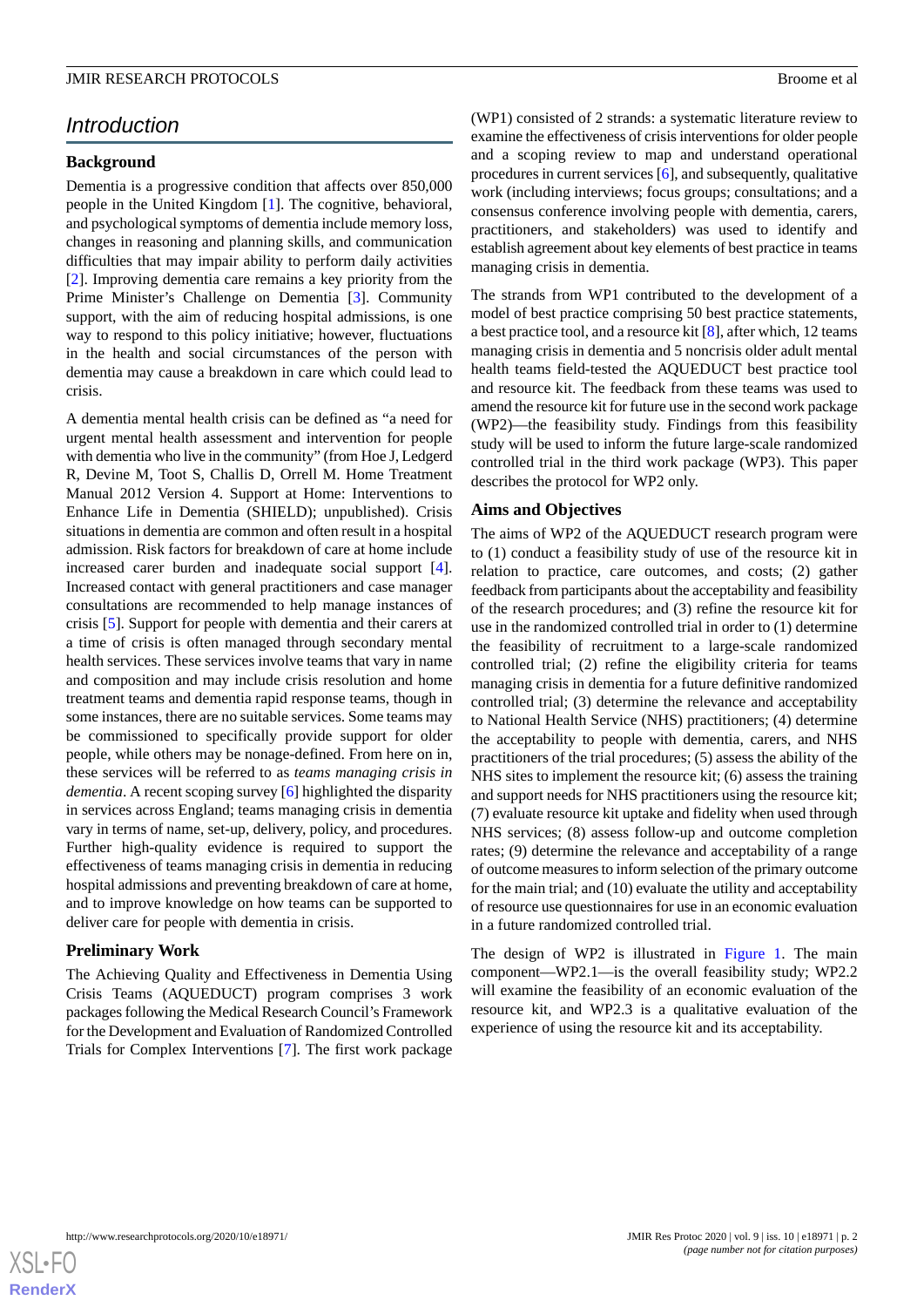<span id="page-2-0"></span>**Figure 1.** Design and components of WP2.



## *Methods*

#### **Site Selection**

This is a multisite pre–post feasibility study with all sites allocated to the AQUEDUCT resource kit intervention. Recruitment will take place at 4 sites which will be purposively selected from across England to ensure a diverse range of teams managing crisis in dementia models and service user demographics. The number of teams approached and reasons for teams declining to participate will be documented. This will allow structural or process issues which influence participation to be identified and considered for how they may impact site selection in the main trial.

#### **Criteria**

Inclusion criteria will be as follows: (1) teams managing mental health crises in dementia in community settings, (2) people with dementia receiving input from the teams managing crisis in dementia during the team's use of the resource kit, and (3) carers providing support for a person with dementia in receipt of input (using the resource kit) from the teams managing crisis in dementia.

Exclusion criteria will be as follows: (1) team is not defined by NHS Trust as having a role in dementia mental health crisis management, (2) team does not meet the following definition for mental health crisis management—providing urgent mental health assessment and intervention for people with dementia in the community, and (3) team is not able to demonstrate capacity and capability to complete required research activities.

#### **Participant Recruitment**

This study will recruit 3 different groups of participants: teams managing crisis in dementia practitioners, people living with dementia, and carers. Recruitment will take place in different ways. All participants will be asked to consent separately, by signing relevant consent forms for each stage of the research with which they wish to engage. This section presents the recruitment pathway for WP2.1, the main feasibility study. Recruitment for WP2.2 and WP2.3 will be outlined later in the protocol.

Practitioners will be identified and recruited from participating teams managing crisis in dementia. Once the NHS Trust has formally agreed to participate in the study, each team manager or senior practitioner will receive an information pack which will include an information sheet for potential practitioner

[XSL](http://www.w3.org/Style/XSL)•FO **[RenderX](http://www.renderx.com/)**

participants. The team manager will identify 2 practitioners who will act as research coordinators for the site; these practitioners will be given up to 3 days to decide whether or not they wish to participate. A member of the AQUEDUCT research team will then conduct a site set-up visit to answer any questions and seek written informed consent. From this point, the research coordinators will be responsible for arranging and confirming consent with other practitioners at the site. All teams will complete good clinical practice [\[9](#page-7-8)] training before their study start date.

People with dementia and carers who are referred to the teams managing crisis in dementia caseload during the first 2 weeks of each team's implementation of the resource kit will be identified and recruited by participating practitioners. Potentially eligible participants will be approached by the practitioner who will give them an appropriate information sheet and explain to them that the team managing crisis in dementia has agreed to participate in the AQUEDUCT research program. Potential participants will be given up to 3 days to decide whether or not they wish to participate; if in agreement, they will then sign a consent form.

Where a carer also agrees to participate in the study, the carer will be asked to provide written informed consent for their own participation in the feasibility study. A carer's decision to participate or not will not affect the involvement of a consenting person with dementia.

#### **Sample Size**

The aim of this feasibility study is to estimate rates of recruitment and completion rates, and to refine eligibility criteria and other research procedures; therefore, no formal sample size calculation is required. The proposed sample size includes a total of 40 teams managing crisis in dementia practitioners and 54 people with dementia and carers across the 4 NHS sites; this is considered sufficient to establish feasibility and to inform the future large-scale randomized controlled trial.

#### **Ethics and Mental Capacity**

Ethical approval was given by the West Midlands–Coventry and Warwickshire Research Ethics Committee (19/WM/0132) on July 14, 2019 and Health Research Authority approval was given on July 15, 2019. The study sponsor is Nottinghamshire Health care NHS Foundation Trust.

On first contact with the person with dementia, and at every subsequent meeting with a person with dementia, the teams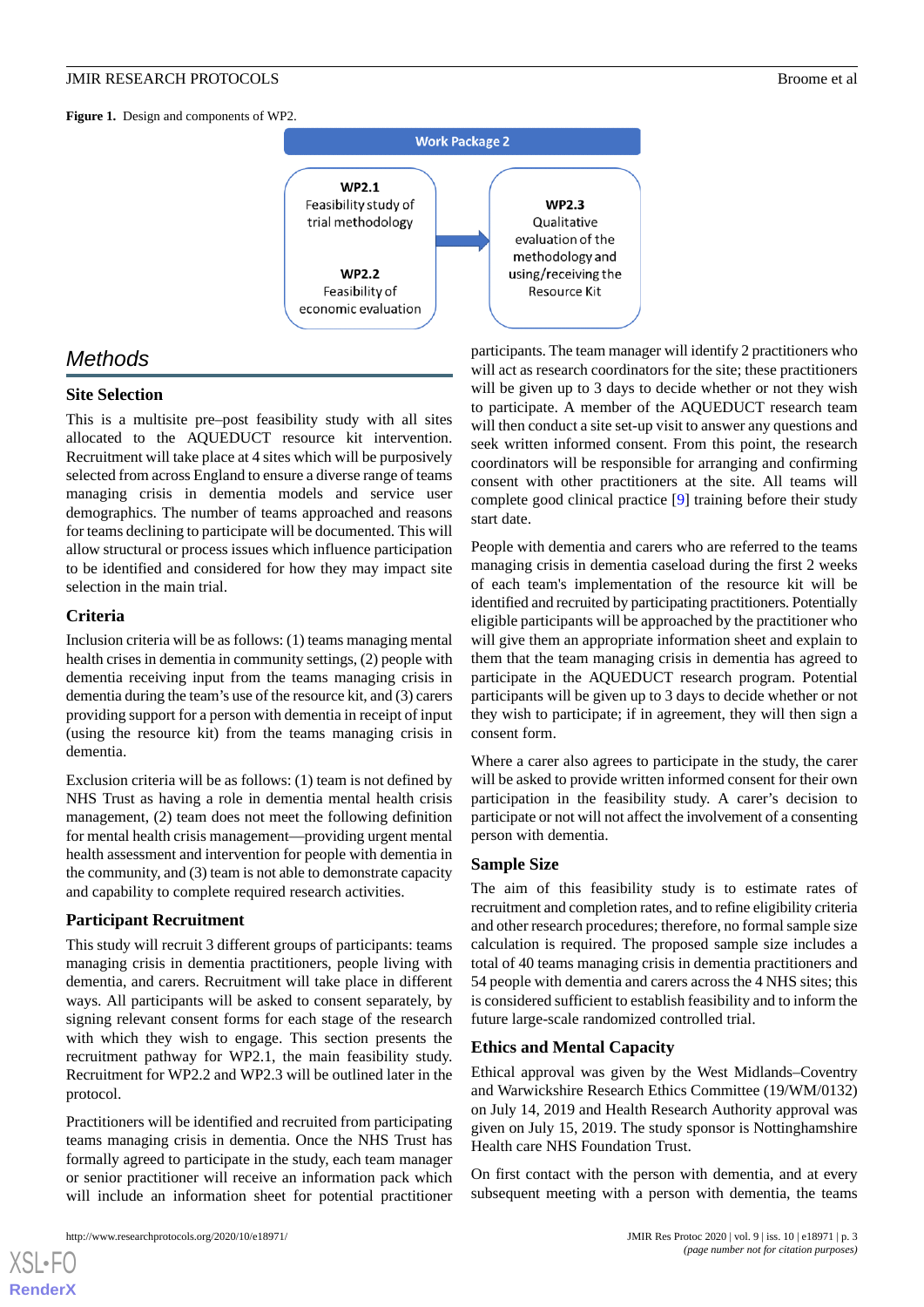managing crisis in dementia practitioner will determine the mental capacity (according to the Mental Capacity Act 2005 [[10\]](#page-7-9)) of the person with dementia to give informed consent to take part in the research. Where the person with dementia is thought not to have the mental capacity to give informed consent, the view of the person with dementia's carer will be taken into account as they will have a greater knowledge of the person with dementia's abilities over time. The carer consultee will be asked to consider what would be in the best interests of the person with dementia according to their previous or currently expressed views. In these instances, the carer will be provided with a consultee information sheet and a carer consultee declaration form.

#### **Withdrawal**

People with dementia can withdraw from the study at any time without any impact on their current or future care. Carers may also withdraw from the study, and this will not affect the person with dementia's continued involvement in the study. Participant information sheets and consent forms will inform participants of their right to withdraw from the research for any reason (which does not need to be stated) and at any time, without any effect on their employment (for teams managing crisis in dementia practitioners) or input from services (for people with dementia and carers).

#### **Patient and Public Involvement**

Throughout the development of the AQUEDUCT research program, the research team has extensively consulted with people with dementia and their carers. Patient and public involvement was integrated throughout WP1, to inform development of the AQUEDUCT resource kit. The protocol for WP2 has been developed in consultation with the AQUEDUCT patient and public involvement reference group, and all study documentation and participant recruitment procedures have been reviewed by patient and public involvement representatives.

#### **AQUEDUCT Intervention**

The AQUEDUCT resource kit is an online resource for teams managing crisis in dementia, designed to assist teams in evaluating and improving their practice according to the best practice model developed in WP1 of the research program. The resource kit comprises 3 components: the best practice tool which enables teams managing crisis in dementia to evaluate their practice according to 50 best practice statements, the home treatment package developed during the National Institute for Health Research (NIHR)–funded Support at Home—Interventions to Enhance Life in Dementia study (from Hoe J, Ledgerd R, Devine M, Toot S, Challis D, Orrell M. Home Treatment Manual 2012 Version 4. Support at Home: Interventions to Enhance Life in Dementia (SHIELD); unpublished), and a collection of templates and documents that can be used directly or adapted by teams to suit their practice.

At the set-up visit, or subsequently, participating practitioners will complete online training on use of the AQUEDUCT resource kit. They will then complete a posttraining self-assessment to provide information about the effectiveness of the online training. The self-assessment consists of

 $XS$  $\cdot$ FC **[RenderX](http://www.renderx.com/)** multiple-choice questions that assess the ability, training, and support needs of NHS practitioners using the resource kit. The aim of this assessment is to identify any misunderstandings or areas that require further explanation. Topics focus on study procedures and the best practice toolkit.

For the purpose of the feasibility study, each team will be given 3 weeks to complete the best practice tool before the implementation phase, to determine areas in which the teams managing crisis in dementia could improve practice. The team will then implement relevant elements of the resource kit that will assist them in improving practice during an 8-week implementation phase. The team will recomplete the best practice tool at the end of the implementation phase.

The AQUEDUCT research team will have weekly contact with team practitioners to obtain feedback and provide support for implementation of the resource kit. Support elements will be monitored by the research team to identify usage and costs. teams managing crisis in dementia practitioners will maintain activity records to monitor time spent implementing the resource kit in practice during the implementation phase.

#### **Study Outcomes**

#### *Feasibility Study Outcomes (WP2.1)*

One of the main aims of the feasibility study is to determine the most suitable outcome measures for the proposed randomized controlled trial. The primary outcome measure to be used in the main trial will be selected from among those described below, based on relevance and acceptability in this feasibility study.

#### *Outcome Measures for the Person With Dementia*

Both the self-completed and proxy versions of the Dementia Quality of Life Questionnaire [[11\]](#page-7-10), measuring quality of life for people with dementia, will be used. The Client Satisfaction Questionnaire [[12\]](#page-7-11), measuring user satisfaction of service received; the Neuropsychiatric Inventory [\[13\]](#page-7-12), a carer-completed measure that assesses neuropsychiatric symptoms for the person with dementia rating the frequency of the symptoms on a 4-point Likert scale, and severity on a 3-point scale; and the Bristol Activities of Daily Living Scale, a carer-rated measure that assesses daily living activities [[14\]](#page-7-13) will also be used.

#### *Outcome Measures for the Carer*

European Quality of Life 5 Dimensions questionnaire [[15\]](#page-7-14), measuring health-related quality of life; Hospital Anxiety and Depression Scale, a self-completed measure that assesses anxiety and depression [\[16](#page-7-15)]; the Neuropsychiatric Inventory severity of symptoms (3-point scale) and the impact of symptoms manifestations (5-point scale) to determine caregiver distress associated with neuropsychiatric symptoms [[13\]](#page-7-12); and Client Satisfaction Questionnaire [\[12](#page-7-11)] will be used.

### *Outcome Measures for Teams Managing Crisis in Dementia*

The following data will be collected: initial best practice tool score for the teams managing crisis in dementia; final best practice tool score for the teams managing crisis in dementia; number of hospital admissions for the teams managing crisis in dementia over the study period; total number of referrals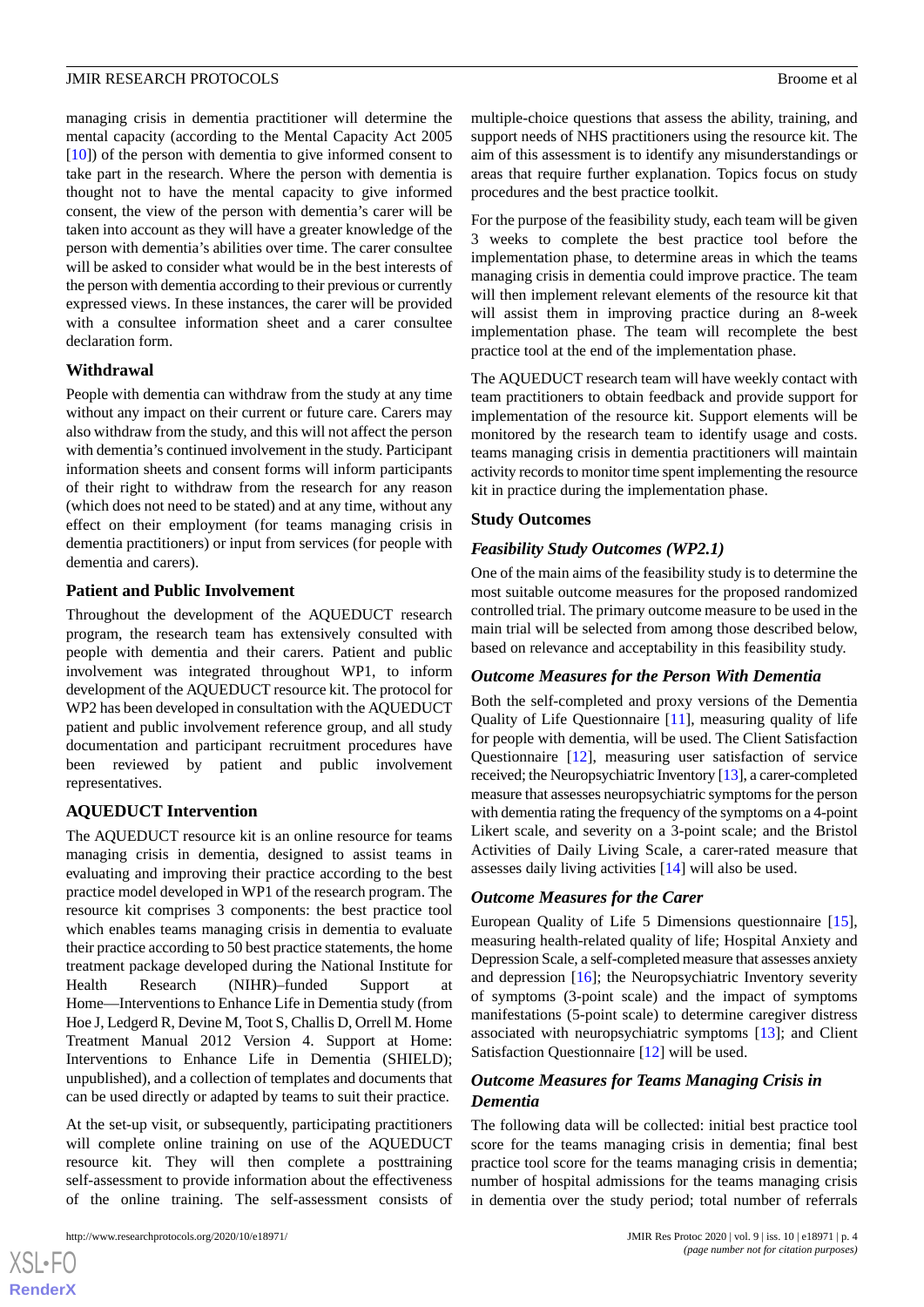received by the teams managing crisis in dementia over the study period (to include nondementia referrals); number of specific dementia crisis referrals received by the teams managing crisis in dementia over the study period; number of inappropriate referrals to the teams managing crisis in dementia over the study period; teams managing crisis in dementia practitioner absenteeism over the study period; total number of hospital beds available to the service or organization during the study period; and number of hospital beds available to the teams managing crisis in dementia over the study period.

#### *Health Economic Outcomes (WP2.2)*

This substudy will test the feasibility of conducting a full economic evaluation of the resource kit in the future randomized controlled trial. The aim will be to test the relevance and acceptability to people with dementia and carers of the questionnaires to be considered for the full economic evaluation in the large-scale randomized controlled trial. It will include at least 4 carers of people with dementia recruited by each of the 4 teams to reflect living arrangements such as a spouse living with a person with dementia or an adult-child living elsewhere. It will involve an analysis of the specific cost of the resource kit, identify appropriate sources of data to be used in the full economic evaluation, and how best to collect these data.

To assess the feasibility of the economic evaluation, carers who are taking part in WP2.1 will be approached by team practitioners and asked if they will consider participating in the feasibility study of the economic evaluation as well. If agreeable, potential participants will then be contacted by a member of the AQUEDUCT research team and will be provided with an information sheet, given an opportunity to ask questions, and given up to 3 days to decide whether or not they wish to participate in this part of the research. If they wish to be involved, participants will sign the relevant consent form.

<span id="page-4-0"></span>To calculate the cost of the resource kit, the following components will be considered: (1) the cost of producing and maintaining the resource kit, including the cost of producing and maintaining the best practice tool, all resource materials in the resource kit, all guidance and explanatory information, and the website which supports the resource kit and (2) the cost of skills training for teams managing crisis in dementia practitioners in the use of the resource kit, including all training materials.

It will be assumed that, in the large-scale randomized controlled trial, the lifetime incremental cost per quality-adjusted life year gained for the resource kit versus treatment as usual will be estimated from NHS and Personal Social Services perspectives and from a societal perspective. The resources used and unit cost data for these components will be collected through a modified version of the Clinical Service Receipt Inventory [\[17](#page-7-16)]. Potential sources of health-related quality of life data suitable for estimating quality-adjusted life years for people with dementia and carers will also be collected.

### *Qualitative Evaluation of Participant Experience (WP2.3)*

This part of the study will evaluate the experience of applying the research methodology and the acceptability and relevance to participants of using or receiving input from the teams managing crisis in dementia with the resource kit. Findings from the qualitative substudy will be used to modify the resource kit and research methods to be used in the large scale randomized controlled trial. Team practitioners who were involved in the main part of the feasibility study will be approached by a member of the AQUEDUCT research team to invite them to participate in the qualitative evaluation. Potential participants will be given a relevant information sheet, an opportunity to ask questions, and up to 3 days to decide whether or not they wish to participate in advance of giving consent.

All potentially eligible people with dementia and carers will be provided with a relevant information sheet; the research will be explained to them verbally, and potential participants will have the opportunity to ask questions and will be given up to 3 days to decide whether or not they wish to participate in advance of giving consent.

Once informed consent has been provided, team practitioners, people with dementia, and carers will complete bespoke questionnaires to explore their perspectives of how the research procedures were applied and of the acceptability and relevance of using, or receiving input on, the resource kit. Practitioners will be asked to answer statements such as "Was the Best Practice Toolkit training an appropriate length of time?'" with either yes, somewhat, or no. The questionnaire also includes some open-ended questions such as "If you answered no, please provide further details." The framework for the bespoke questionnaires is outlined [Textbox 1](#page-4-0).

**Textbox 1.** Framework for qualitative substudy.

| Experience of |                                                                                 |  |  |  |  |  |
|---------------|---------------------------------------------------------------------------------|--|--|--|--|--|
| $\bullet$     | online training and related activities (teams managing crisis in dementia only) |  |  |  |  |  |
| $\bullet$     | completing the best practice tool (teams managing crisis in dementia only)      |  |  |  |  |  |

- recruiting people with dementia or carers and of being recruited (all participants)
- using the resource kit (teams managing crisis in dementia only)
- completing other research-related activity (teams managing crisis in dementia only)
- completing the questionnaires (all relevant participants)
- contact with the AQUEDUCT research team (all relevant participants)
- clinical team input (people with dementia and carers only)

 $XS$  • FO **[RenderX](http://www.renderx.com/)**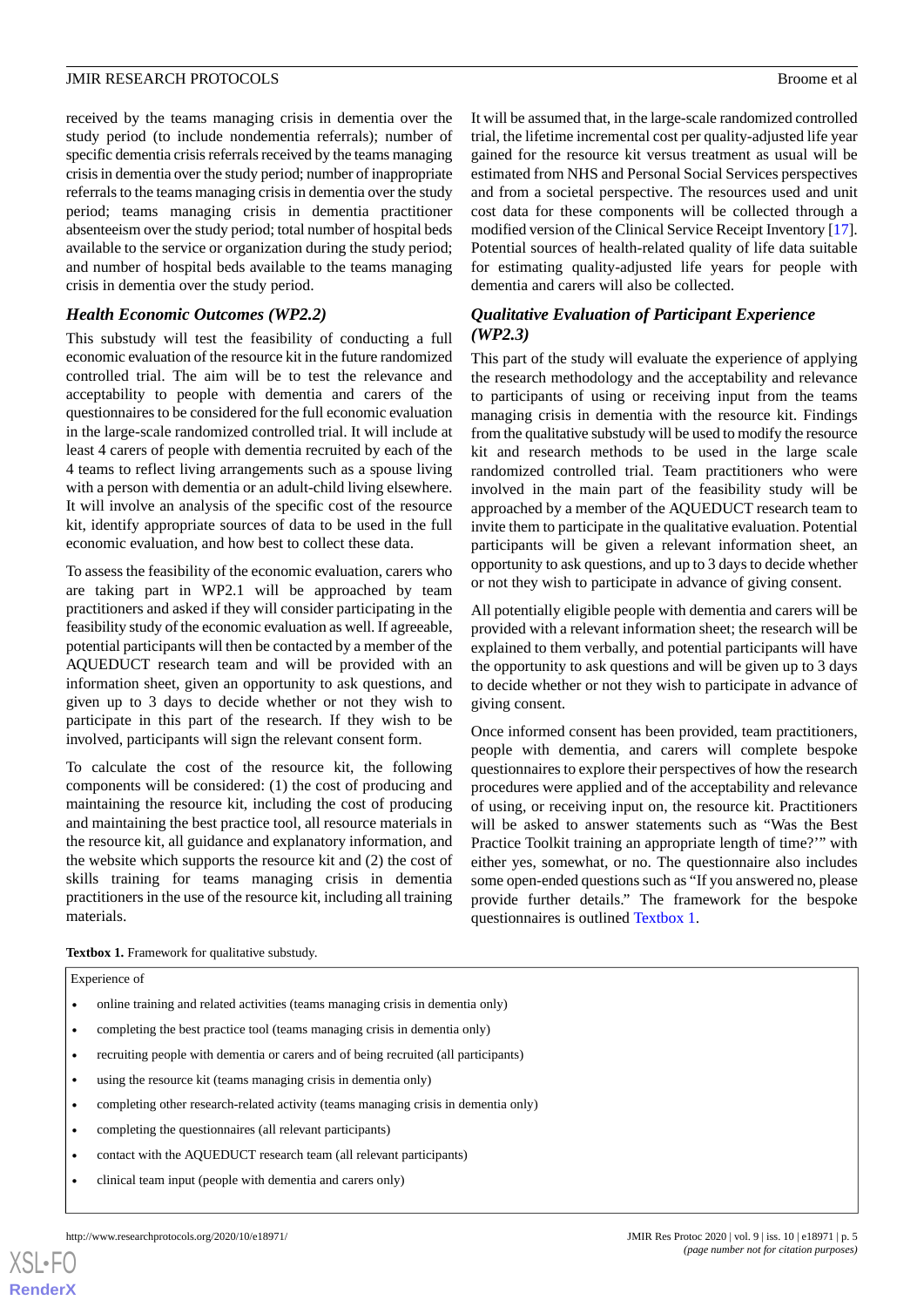#### **Data Collection**

[Table 1](#page-5-0) outlines procedures and assessments at each time point during the study. Upon recruitment, team practitioners will complete a demographic information sheet. Each team will complete the best practice tool at 2 time points: baseline (preimplementation) and study close (postimplementation). The qualitative questionnaires will be completed by team practitioners at the end of the 8-week implementation phase.

<span id="page-5-0"></span>**Table 1.** Study procedures for WP2.

| Assessments and procedures                                | Study set-up<br>(3 weeks) | Baseline    | Implementation<br>phase (8 weeks) | Study close<br>(2 weeks) |  |
|-----------------------------------------------------------|---------------------------|-------------|-----------------------------------|--------------------------|--|
| WP2.1 <sup>a</sup>                                        |                           |             |                                   |                          |  |
| <b>Practitioners</b>                                      |                           |             |                                   |                          |  |
| Informed consent                                          | X                         |             |                                   |                          |  |
| Demographic information                                   | X                         |             |                                   |                          |  |
| Best practice tool intervention                           | $\mathbf X$               |             |                                   | $\mathbf X$              |  |
| People with dementia                                      |                           |             |                                   |                          |  |
| Eligibility screen                                        |                           | X           |                                   |                          |  |
| Informed consent                                          |                           | X           |                                   |                          |  |
| Demographic information                                   |                           | $\mathbf X$ |                                   |                          |  |
| Dementia Quality of Life Questionnaire                    |                           | X           | $\mathbf X$                       |                          |  |
| <b>Client Satisfaction Questionnaire</b>                  |                           |             | $\mathbf X$                       |                          |  |
| <b>Carers</b>                                             |                           |             |                                   |                          |  |
| Eligibility screen                                        |                           | X           |                                   |                          |  |
| Informed consent                                          |                           | X           |                                   |                          |  |
| Demographic information                                   |                           | $\mathbf X$ |                                   |                          |  |
| European Quality of Life 5 Dimensions Questionnaire       |                           | $\mathbf X$ | $\mathbf X$                       |                          |  |
| Hospital Anxiety and Depression Scale                     |                           | X           | X                                 |                          |  |
| <b>Client Satisfaction Questionnaire</b>                  |                           | X           | X                                 |                          |  |
| Bristol Activities of Daily Living Scale                  |                           | $\mathbf X$ | $\mathbf X$                       |                          |  |
| Dementia Quality of Life Questionnaire-Proxy              |                           | $\mathbf X$ | X                                 |                          |  |
| Neuropsychiatric Inventory symptom frequency and severity |                           | X           | $\mathbf X$                       |                          |  |
| WP2.2                                                     |                           |             |                                   |                          |  |
| <b>Carers</b>                                             |                           |             |                                   |                          |  |
| Informed consent                                          |                           | X           |                                   |                          |  |
| Demographic information                                   |                           | X           |                                   |                          |  |
| Client Service Receipt Inventory                          |                           | $\mathbf X$ |                                   | $\mathbf X$              |  |
| Experience questionnaire                                  |                           |             |                                   | X                        |  |
| WP2.3                                                     |                           |             |                                   |                          |  |
| <b>Practitioners</b>                                      |                           |             |                                   |                          |  |
| Informed consent                                          |                           |             |                                   | X                        |  |
| Demographic information                                   |                           |             |                                   | X                        |  |
| Experience questionnaire                                  |                           |             |                                   | $\mathbf X$              |  |
| People with dementia and carers                           |                           |             |                                   |                          |  |
| Informed consent                                          |                           |             |                                   | X                        |  |
| Demographic information                                   |                           |             |                                   | X                        |  |
| Experience questionnaire                                  |                           |             |                                   | $\mathbf X$              |  |

<sup>a</sup>WP: work package.

http://www.researchprotocols.org/2020/10/e18971/ JMIR Res Protoc 2020 | vol. 9 | iss. 10 | e18971 | p. 6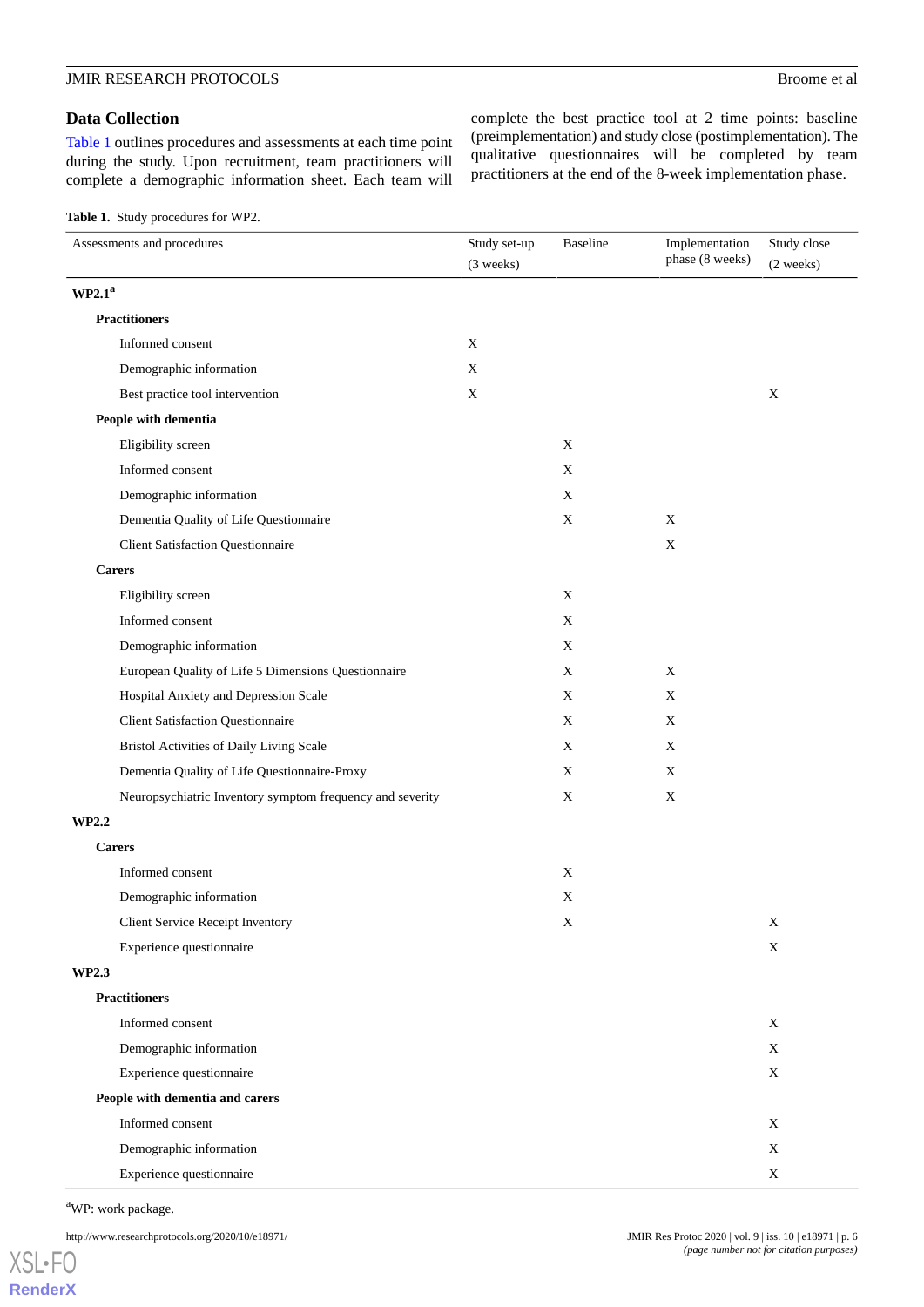Data will be collected at 2 time points for people with dementia and carers. Upon recruitment, demographic information and baseline questionnaires will be completed; follow-up questionnaires will be completed at the end of the period during which the person with dementia and the carer has received team input. Participants not included in the study will be recorded on the Person with Dementia and Carer data summary sheet. The reason for noninclusion or the reason for declining to participate will be recorded where possible.

#### **Data Management**

Upon signing a consent form, all participants will be allocated a unique identification code to ensure anonymity. Individual participant information obtained as a result of this research will be considered strictly confidential. Confidentially will be maintained through ongoing use of unique identifiers. All data will be treated as confidential and the NHS Code of Confidentiality [[18\]](#page-7-17), 2016 General Data Protection Regulation [[19\]](#page-7-18), and 2005 Good Clinical Practice guidelines [\[9](#page-7-8)] will be adhered to. Insurance and indemnity arrangements will be covered by the study sponsor (Nottinghamshire Health care NHS Foundation Trust).

#### **Data Analysis**

Data analysis to address the feasibility aims of this study will be primarily descriptive. Feasibility outcomes will be estimated using descriptive statistics (with 95% confidence intervals) and will consider recruitment rates, retention rates, amount of missing data, and intervention adherence. The rate of protocol adherence will be reported in terms of participants (practitioners, people with dementia, and carers) who adhere to the required research activities. Key characteristics (personal, demographic and, where appropriate, clinical information from the case report form) will be compared between participants and those who are ineligible or who do not consent to take part, to ascertain adequacy of inclusion and exclusion criteria and likely generalizability of this research to the required targeted populations. The same characteristics will be compared between those who complete all required research activities and those who do not.

Process data will also be collected by the teams managing crisis in dementia and the AQUEDUCT research team. This will include the number of sites approached, the number of

## **Acknowledgments**

This research is part of the AQUEDUCT program funded by NIHR under its Programme Grants for Applied Research scheme (RP-PG-0612-20004). The views expressed in this paper are those of the authors and not necessarily those of the NIHR or the Department of Health and Social Care.

#### **Conflicts of Interest**

None declared.

#### **Multimedia Appendix 1**

Peer-review reports. [[PDF File \(Adobe PDF File\), 222 KB](https://jmir.org/api/download?alt_name=resprot_v9i10e18971_app1.pdf&filename=48c2299262d0db3e3334f3a87e2958f8.pdf)-[Multimedia Appendix 1\]](https://jmir.org/api/download?alt_name=resprot_v9i10e18971_app1.pdf&filename=48c2299262d0db3e3334f3a87e2958f8.pdf)

#### **References**

[XSL](http://www.w3.org/Style/XSL)•FO **[RenderX](http://www.renderx.com/)**

participants approached as well as the number recruited, and reasons for not participating given by those who decline to participate. The teams managing crisis in dementia will also record time spent on research activities and on implementing the resource kit.

#### **Adverse Events**

No adverse events are anticipated. All adverse events will be recorded in the case report form and the Person with Dementia and Carer data summary sheet. Participants will be informed that they can stop their participation at any time without any impact on their employment or clinical input.

## *Results*

Ethical approval for this study was granted in July 2019. Participant recruitment began in September 2019, and as of September 2020, all data collection has been completed.

## *Discussion*

This protocol describes a multisite feasibility study of an evidence-based best practice model for teams managing crisis in dementia. Previous research revealed only limited evidence in support of crisis teams reducing hospital admission rates, and despite an increase in the number of published studies, their designs remain methodologically limited [[6\]](#page-7-5). The AQUEDUCT resource kit addresses the current care gap by providing more robust evidenced-based dementia crisis care model. This study will add to knowledge concerning the feasibility and acceptability of implementing a model of best practice for teams managing crisis in dementia. Data gathered in this study will also provide an opportunity to modify the AQUEDUCT resource kit.

We anticipate that this information can be used to improve the quality and effectiveness of crisis teams that work with people with dementia. If the AQUEDUCT intervention is found to be effective, this program could influence how services are organized, with benefits for people with dementia and their carers. The long-term impact of a standardized model of dementia crisis care working may be to reduce hospital admissions and to reduce care costs. These impacts may improve quality of life for people with dementia and carers.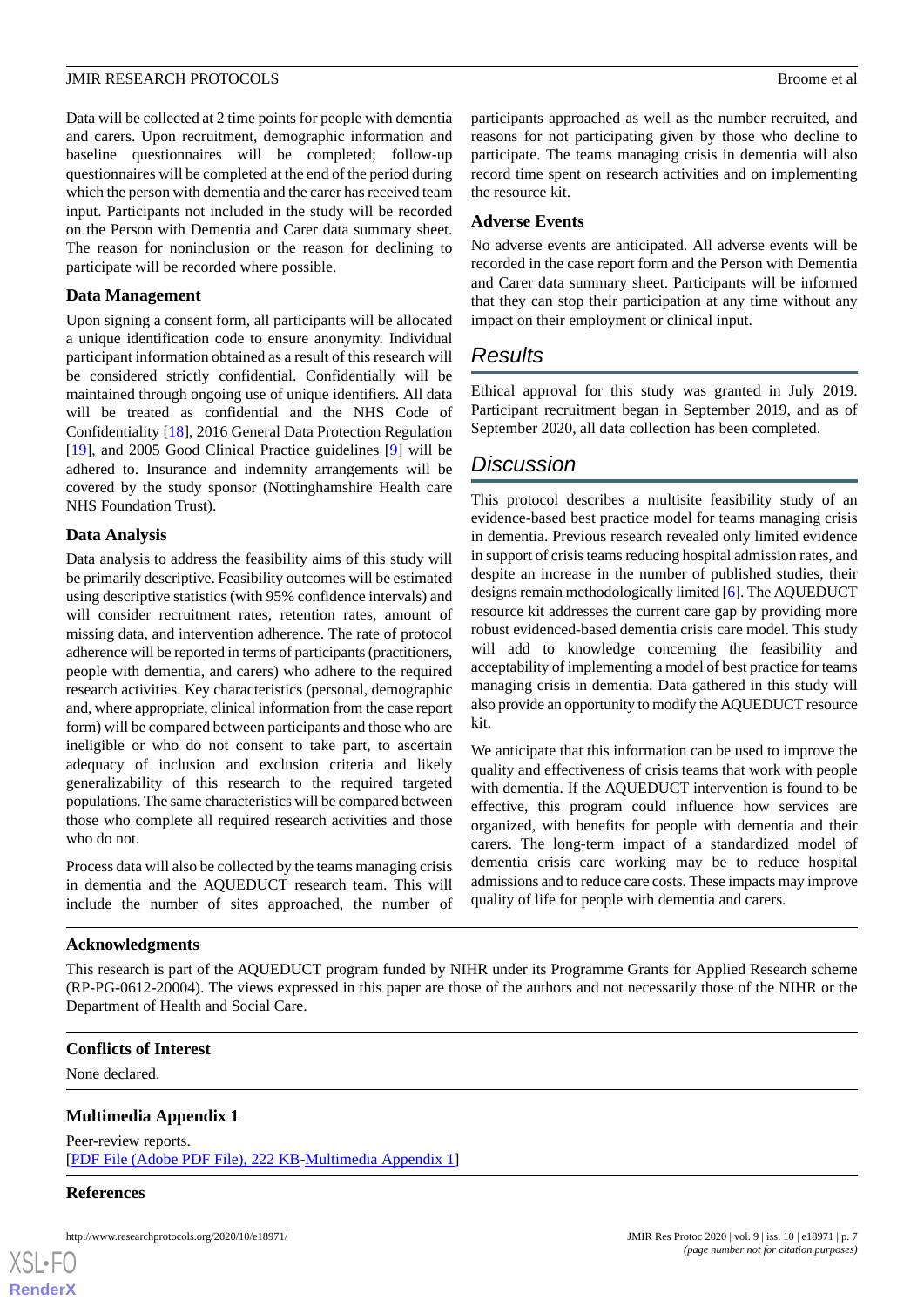- <span id="page-7-0"></span>1. Prince M, Knapp M, Guerchet M, McCrone P, Prina M, Comas-Herrera M, et al. Dementia UK: Update. London: Alzheimer's Society; 2014:1-113.
- <span id="page-7-1"></span>2. Pink J, O'Brien J, Robinson L, Longson D. Dementia: assessment, management and support for people living with dementia and their carers. National Institute for Health and Care Excellence. 2018. URL: [https://www.nice.org.uk/guidance/ng97/](https://www.nice.org.uk/guidance/ng97/resources/dementia-assessment-management-and-support-for-people-living-with-dementia-and-their-carers-pdf-1837760199109) [resources/](https://www.nice.org.uk/guidance/ng97/resources/dementia-assessment-management-and-support-for-people-living-with-dementia-and-their-carers-pdf-1837760199109)

[dementia-assessment-management-and-support-for-people-living-with-dementia-and-their-carers-pdf-1837760199109](https://www.nice.org.uk/guidance/ng97/resources/dementia-assessment-management-and-support-for-people-living-with-dementia-and-their-carers-pdf-1837760199109) [accessed 2020-03-15]

- <span id="page-7-3"></span><span id="page-7-2"></span>3. The prime ministers challenge on dementia: delivering major improvements in dementia care and research by 2015. Department of Health. 2015. URL: [https://www.gov.uk/government/uploads/system/uploads/attachment\\_data/file/215101/](https://www.gov.uk/government/uploads/system/uploads/attachment_data/file/215101/dh_133176.pdf) [dh\\_133176.pdf](https://www.gov.uk/government/uploads/system/uploads/attachment_data/file/215101/dh_133176.pdf) [accessed 2020-02-01]
- <span id="page-7-4"></span>4. Spitznagel MB, Tremont G, Davis JD, Foster SM. Psychosocial predictors of dementia caregiver desire to institutionalize: caregiver, care recipient, and family relationship factors. J Geriatr Psychiatry Neurol 2006 Mar 29;19(1):16-20 [\[FREE Full](http://europepmc.org/abstract/MED/16449755) [text](http://europepmc.org/abstract/MED/16449755)] [doi: [10.1177/0891988705284713\]](http://dx.doi.org/10.1177/0891988705284713) [Medline: [16449755\]](http://www.ncbi.nlm.nih.gov/entrez/query.fcgi?cmd=Retrieve&db=PubMed&list_uids=16449755&dopt=Abstract)
- <span id="page-7-5"></span>5. MacNeil Vroomen J, Bosmans JE, van Hout HP, de Rooij SE. Reviewing the definition of crisis in dementia care. BMC Geriatr 2013 Mar 01;13(1):10 [\[FREE Full text](https://bmcgeriatr.biomedcentral.com/articles/10.1186/1471-2318-13-10)] [doi: [10.1186/1471-2318-13-10\]](http://dx.doi.org/10.1186/1471-2318-13-10) [Medline: [23374634\]](http://www.ncbi.nlm.nih.gov/entrez/query.fcgi?cmd=Retrieve&db=PubMed&list_uids=23374634&dopt=Abstract)
- <span id="page-7-6"></span>6. Streater A, Coleston-Shields DM, Yates J, Stanyon M, Orrell M. A scoping review of crisis teams managing dementia in older people. CIA 2017 Oct;Volume 12:1589-1603. [doi: [10.2147/cia.s142341\]](http://dx.doi.org/10.2147/cia.s142341)
- <span id="page-7-7"></span>7. Campbell M, Fitzpatrick R, Haines A, Kinmonth AL, Sandercock P, Spiegelhalter D, et al. Framework for design and evaluation of complex interventions to improve health. BMJ 2000 Sep 16;321(7262):694-696 [[FREE Full text](http://europepmc.org/abstract/MED/10987780)] [doi: [10.1136/bmj.321.7262.694\]](http://dx.doi.org/10.1136/bmj.321.7262.694) [Medline: [10987780\]](http://www.ncbi.nlm.nih.gov/entrez/query.fcgi?cmd=Retrieve&db=PubMed&list_uids=10987780&dopt=Abstract)
- <span id="page-7-8"></span>8. Stanyon M, Streater A, Coleston-Shields D, Yates J, Challis D, Dening T, et al. Protocol for the development of an evidence-based 'Best Practice Model' for Teams Managing Crisis in Dementia. JMIR Research Protocols 2019 Nov 05:14951 (forthcoming/in press). [doi: [10.2196/14781](http://dx.doi.org/10.2196/14781)]
- <span id="page-7-10"></span><span id="page-7-9"></span>9. Handbook for good clinical research practice (GCP): guidance for implementation. World Health Organization. 2005. URL: [http://apps.who.int/iris/bitstream/10665/43392/1/924159392X\\_eng.pdf](http://apps.who.int/iris/bitstream/10665/43392/1/924159392X_eng.pdf) [accessed 2020-02-01]
- 10. Mental Capacity Act. Department of Health. 2005. URL:<https://www.legislation.gov.uk/ukpga/2005/9/contents> [accessed 2019-02-01]
- <span id="page-7-11"></span>11. Banerjee S. DEMQOL: A patient reported outcome measure for use in dementia—development to address the need for evaluations of cost effectiveness as well as clinical effectiveness. Journal of Mental Health Policy and Economics 2012;15(1):S1.
- <span id="page-7-12"></span>12. Attkisson C, Greenfield T. The UCSF Client Satisfaction Scales: the Client Satisfaction Questionnaire-8. In: Maruish ME, editor. The Use of Psychological Testing for Treatment Planning and Outcomes Assessment (3rd Edition). New Jersey: Lawrence Erlbaum Associates; 2004:799-811.
- <span id="page-7-13"></span>13. Cummings JL, Mega M, Gray K, Rosenberg-Thompson S, Carusi DA, Gornbein J. The Neuropsychiatric Inventory: comprehensive assessment of psychopathology in dementia. Neurology 1994 Dec 01;44(12):2308-2314. [doi: [10.1212/wnl.44.12.2308](http://dx.doi.org/10.1212/wnl.44.12.2308)] [Medline: [7991117](http://www.ncbi.nlm.nih.gov/entrez/query.fcgi?cmd=Retrieve&db=PubMed&list_uids=7991117&dopt=Abstract)]
- <span id="page-7-15"></span><span id="page-7-14"></span>14. Bucks RS, Ashworth DL, Wilcock GK, Siegfried K. Assessment of activities of daily living in dementia: development of the Bristol Activities of Daily Living Scale. Age Ageing 1996 Mar;25(2):113-120. [doi: [10.1093/ageing/25.2.113\]](http://dx.doi.org/10.1093/ageing/25.2.113) [Medline: [8670538\]](http://www.ncbi.nlm.nih.gov/entrez/query.fcgi?cmd=Retrieve&db=PubMed&list_uids=8670538&dopt=Abstract)
- <span id="page-7-17"></span><span id="page-7-16"></span>15. Herdman M, Gudex C, Lloyd A, Janssen M, Kind P, Parkin D, et al. Development and preliminary testing of the new five-level version of EQ-5D (EQ-5D-5L). Qual Life Res 2011 Dec 9;20(10):1727-1736 [\[FREE Full text\]](http://europepmc.org/abstract/MED/21479777) [doi: [10.1007/s11136-011-9903-x\]](http://dx.doi.org/10.1007/s11136-011-9903-x) [Medline: [21479777](http://www.ncbi.nlm.nih.gov/entrez/query.fcgi?cmd=Retrieve&db=PubMed&list_uids=21479777&dopt=Abstract)]
- <span id="page-7-18"></span>16. Zigmond AS, Snaith RP. The hospital anxiety and depression scale. Acta Psychiatr Scand 1983 Jun;67(6):361-370. [doi: [10.1111/j.1600-0447.1983.tb09716.x\]](http://dx.doi.org/10.1111/j.1600-0447.1983.tb09716.x) [Medline: [6880820](http://www.ncbi.nlm.nih.gov/entrez/query.fcgi?cmd=Retrieve&db=PubMed&list_uids=6880820&dopt=Abstract)]
- 17. Beecham J, Knapp M. Costing psychiatric interventions. Measuring Mental Health Needs 2001;2:200-224 [\[FREE Full text](https://www.researchgate.net/publication/30524994_Costing_Psychiatric_Interventions)]
- 18. NHS Confidentiality Code of Practice. Department of Health. 2003. URL: [https://www.gov.uk/government/publications/](https://www.gov.uk/government/publications/confidentiality-nhs-code-of-practice) [confidentiality-nhs-code-of-practice](https://www.gov.uk/government/publications/confidentiality-nhs-code-of-practice) [accessed 2019-02-01]
- 19. Magdziarczyk M. Right to be forgotten in light of Regulation (EU) 2016/679 of the European Parliament and of the Council of 27 April 2016 on the protection of natural persons with regard to the processing of personal data and on the free movement of such data, and repealing Directive 95/46/EC (General Data Protection Regulation). In: International Scientific Conference on Social Sciences and Arts-SGEM. 2019 Presented at: 6th International Scientific Conference on Social Sciences and Arts SGEM 2019; April 11-14, 2019; Vienna, Austria p. 177-184. [doi: [10.5593/sgemsocial2019v/1.1/s02.022](http://dx.doi.org/10.5593/sgemsocial2019v/1.1/s02.022)]

#### **Abbreviations**

[XSL](http://www.w3.org/Style/XSL)•FO **[RenderX](http://www.renderx.com/)**

**AQUEDUCT:** Achieving Quality and Effectiveness in Dementia Using Crisis Teams **NHS:** National Health Service **NIHR:** National Institute for Health Research **WP:** work package